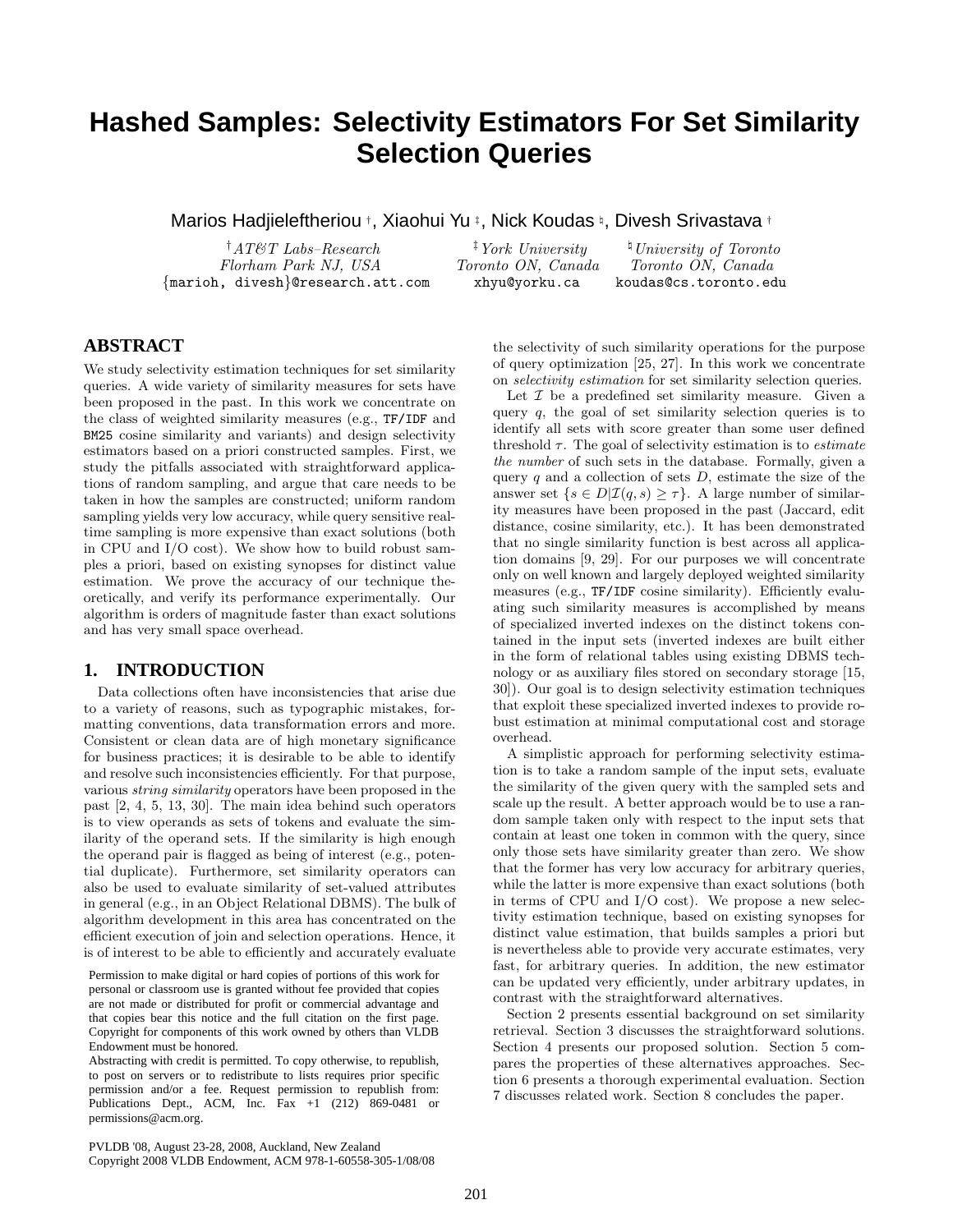## **2. BACKGROUND**

In this section we provide some necessary background on TF/IDF similarity and specialized indexes [18] for answering TF/IDF based selection queries. For illustration purposes, consider strings decomposed into words as our operand sets. For example, let strings  $s_1$  = "Main St., Main" and  $s_2$  = "Main St., Maine" be mapped into token multi-sets {'Main', 'St.', 'Main'} and {'Main', 'St.', 'Maine'}. The two multisets share two tokens in common. Clearly, the larger the intersection of the two multi-sets, the larger the potential similarity. Tokens that appear very frequently in the database (like 'Main' or 'St.') carry small information content, whereas rare tokens (like 'Maine') are more important semantically. Hence, the more important a token is, the larger the role it should play in overall similarity. For that reason, weighted similarity measures (for example TF/IDF) use the Inverse Document Frequency (idf) as token weights. The idf of a token is the inverse of the total number of times that this token appears in the data collection. In addition, weighted measures also use a Term Frequency (tf) component, i.e., each token is also weighted with respect to the total number of times it appears in the multi-set. In the rest, we concentrate on TF/IDF for simplicity, but our discussions can be extended to other measures as well (for example BM25 [4]).

Formally, consider a collection of sets  $D$  (e.g., a collection of strings where each string has been decomposed into qgrams, words, etc.), where every set consists of a number of elements from universe  $\mathcal{U}$ ; Let set  $s = \{t_1, \ldots, t_n\}, t_i \in \mathcal{U}$ . Every  $t_i$  is assigned an idf weight computed as follows: Let  $N(t_i)$  be the total number of sets containing token  $t_i$  and N be the total number of sets in D. Then:

$$
idf(t_i) = \log_2(1 + N/N(t_i)).
$$

Denote the term frequency of token  $t_i$  in set s by  $tf(t_i, s)$ . The normalized length of set s is computed as:

$$
len(s) = \sqrt{\sum_{t_i \in s} tf(t_i, s)^2 \cdot idf(t_i)^2}.
$$

The length normalized  $TF/IDF$  similarity of sets q and s is:

$$
\mathcal{I}(q,s) = \sum_{t_i \in q \cap s} \frac{tf(t_i, s) \cdot tf(t_i, q) \cdot idf(t_i)^2}{len(s) \cdot len(q)}.
$$
 (1)

Length normalization restricts similarity in the interval [0, 1]. If  $q = s$ , the TF/IDF score is equal to 1. Otherwise, as the number of common tokens grows the score becomes larger. Nevertheless, the contribution of every common token to the score is dampened as the length divergence between the two sets grows.

Typical set similarity selection algorithms evaluate queries using some form of inverted indexes built on the tokens in U. It is easy to show that Equation  $(1)$  obeys monotonicity, which enables the evaluation of similarity queries using TA/NRA style algorithms using the inverted index [30, 18]. Denote with  $w(t_i, s)$  the partial weight contribution of token  $t_i \in s$ , to  $\mathcal{I}(q, s)$ , for arbitrary q. That is (refer to Equation  $(1)$ :

$$
w(t_i, s) = \frac{tf(t_i, s) \cdot idf(t_i)}{len(s)}.
$$
\n(2)

Now, construct one inverted list per token  $t_i \in \mathcal{U}$ , that consists of one pair  $\langle s, w(t_i, s) \rangle$  per set s containing  $t_i$  (see Figure 1). Denote the list corresponding to token  $t_i$  by  $t_i$ . Let

|               |   | $\scriptstyle{t_2}$ |   | 2 |
|---------------|---|---------------------|---|---|
|               |   |                     |   |   |
| $\frac{1}{2}$ |   |                     |   |   |
| 4             |   |                     | 7 |   |
| 5             | 6 |                     |   |   |
|               |   |                     | 8 |   |

Figure 1: Inverted lists sorted by decreasing token contribution in the overall score.

query  $q = \{t_1, \ldots, t_n\}$  and length  $len(q)$ . By directly scanning inverted lists  $\vec{t}_1, \ldots, \vec{t}_n$  we can compute  $\mathcal{I}(q, s)$  for all s in one pass, and report the ones that exceed threshold  $τ.$  Notice that irrelevant sets (with  $s ∩ q = ∅$ ) are never accessed. Alternatively, assume that lists are sorted in decreasing  $w(t_i, s)$  order. Given that TF/IDF is a monotonic score function, we can now use TA/NRA style algorithms to compute the scores incrementally, and potentially terminate before exhaustively reading the lists. For example, the NRA algorithm reads lists in a round-robin fashion and iteratively loads the next element from every list starting from the top (see Figure 1). It maintains an in memory hash table with one entry per set id read. Each entry contains the aggregated score of the contributions of the lists where this id has already appeared in. It also contains a bit vector indicating the lists where this id has not been encountered yet. As more set ids are read from the lists, scores are completed and the algorithm reports sets with similarity above the threshold. Special boundary properties enable early termination of the algorithm when it is deemed that no encountered or yet unseen candidates can exceed the threshold.

It is clear that computing the exact answer of a query incurs both an I/O cost for retrieving elements from the inverted lists, and the computational cost of keeping the in memory candidate set up-to-date. Straightforwardly, any selectivity estimation technique should be *orders of magni*tude faster than exact evaluation, decreasing both I/O and CPU costs, while at the same time consuming as little extra space as possible and providing accurate estimates.

# **3. STRAIGHTFORWARD SOLUTIONS**

In this section we present some straightforward solutions for selectivity estimation of set similarity selection queries, and identify the pitfalls. First, we introduce some useful notation. Let query  $q = \{t_1, \ldots, t_n\}$ . Let  $q_{\cup} = \bar{t_1} \cup \ldots \cup \bar{t_n}$ , the multi-set union of set ids contained in the inverted lists (where every id might be associated with multiple partial weights). Denote with  $|x|$  the number of elements in multiset x, and  $|x|_d$  the distinct number of elements in multi-set x.

## **3.1 A Priori Computed Samples**

Consider a uniform random sample S, drawn from all  $s \in$ D. A selectivity estimate is computed as:

$$
A = |As| \cdot \frac{|D|}{|S|},\tag{3}
$$

where  $A_S = \{s \in S : \mathcal{I}(q, s) \geq \tau\}$  (i.e., the number of query answers contained in the sample). Notice that in order to compute the similarity score  $\mathcal{I}(q, s)$  for all  $s \in S$ , we need to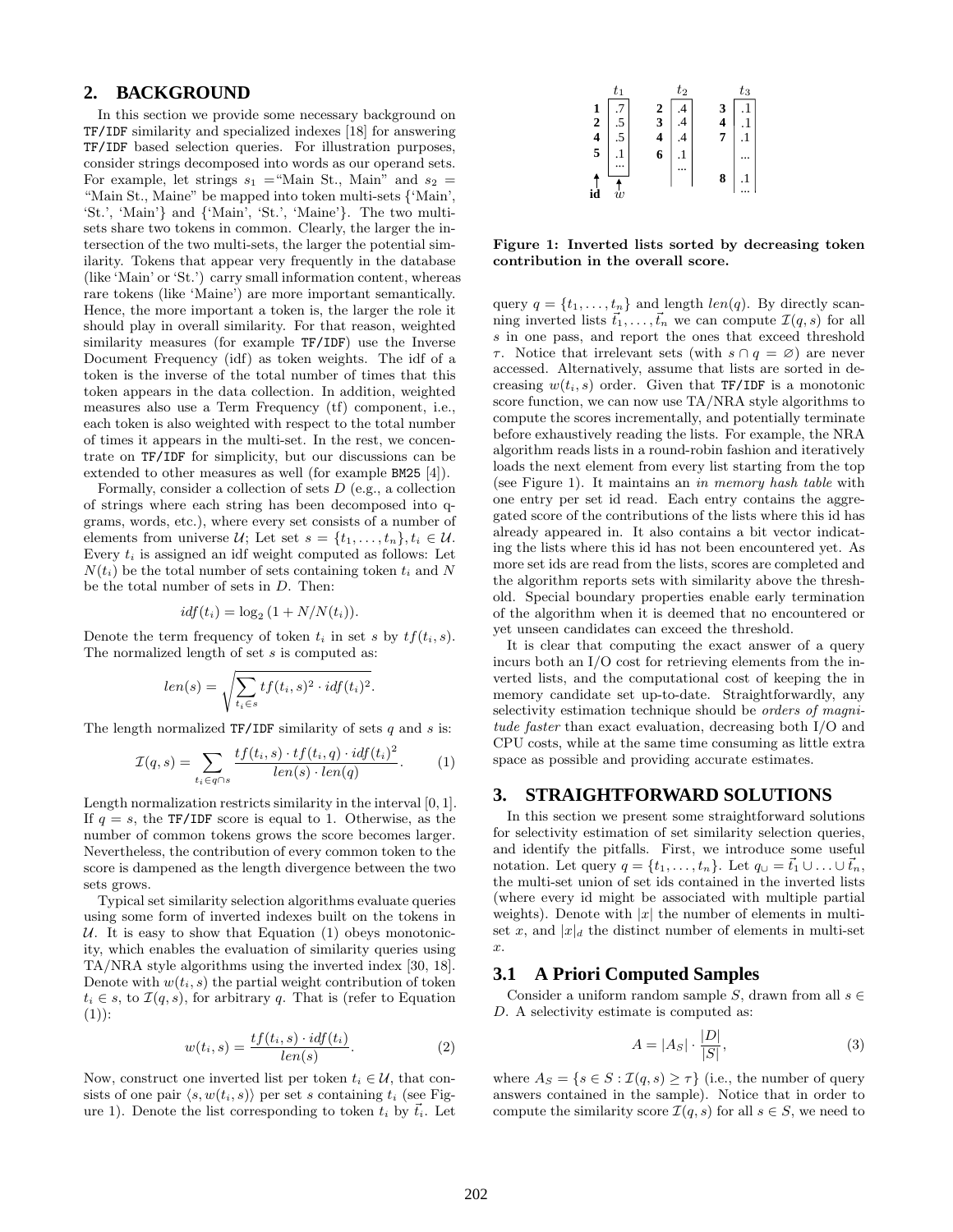store in the sample the actual sets instead of their associated ids, which increases the space budget of the sample significantly. The fact that the sample needs to contain the actual sets is a huge drawback in terms of the real space used versus the effective size of the sample. As the sample becomes larger (to increase estimation accuracy), query evaluation becomes more expensive and hence benefits over exact algorithms become slimmer. Random sampling provides standard guarantees on the error of the estimated frequencies (more details appear in Section 4.2).

Another approach is to independently draw and store one uniform random sample per inverted list. Let list  $\vec{t}_i$  (containing  $\langle s, w(t_i, s) \rangle$  pairs) and denote with  $\tilde{t}_i$  a random sample drawn from  $\vec{t}_i$ . Given query q, we compute one estimate per sample  $\tilde{t}_i$  and report as answer the median, max, average or any other robust estimator. The independent estimate from each sample is computed as:

$$
A = |A_{\tilde{t}_i}| \cdot \frac{|\vec{t}_i|}{|\tilde{t}_i|}.\tag{4}
$$

Here we assume again that the actual sets are stored in the samples, in order to efficiently compute the answer size  $A_{\tilde{t}_i}$ . Hence, the total size of the sampled lists is equivalent to the size of simple random sampling. Moreover, this approach assumes independence across lists and ignores important correlations that possibly exist between the tokens, hence it will not work better than simple random sampling in practice.

It would be tempting to compute the sample union  $\tilde{q}$ ∪ =  $t_1 \cup \ldots \cup t_n$ , given query q, of list samples to solve this problem, but this would produce a biased sample, since there might be duplicate set ids among the sampled lists. Eliminating duplicates does not help because it would necessitate the computation of quantity  $|q_{\cup}|_d$  (the distinct number of set ids in the union of the query lists), in order to scale up the result. The cost of computing  $|q_{\cup}|_d$  is prohibitive, since it is larger than the cost of running exact algorithms (e.g., TA/NRA). Also, this approach is not using the partial weight information contained in the lists, since it is computing exact scores by storing the actual sets in the samples.

Finally, building samples a priori introduces another important aspect to this problem — that of efficiently handling updates. Even though random samples can be maintained efficiently in the presence of insertions, maintenance in the presence of deletions is expensive (an adversarial sequence of updates can result in an empty sample). Ideally, maintaining the uniformity of the samples would require resampling a given list every time an element is deleted.

## **3.2 Dynamically Computed Samples**

A promising approach for solving the problem would be to construct a query sensitive sample in real time from the lists in q only. In order to dynamically construct a sample without having to exhaustively read the inverted lists (which would outweigh the benefit of estimation), the obvious choice is to use reservoir sampling [33].

Consider the following straightforward algorithm. Predefine a reservoir size S (e.g., equal to 5% of  $|q_{\cup}|$ , which is the size of the set that the exact solutions are working with) and use reservoir sampling to dynamically build a uniform random sample from  $q_{\cup}$ . Reservoir sampling starts by sequentially reading elements from the first list. Once the reservoir is full, it skips over a group of set ids using random seeks

that follow a geometric distribution of jumps (the algorithm reduces unnecessary processing of elements that would not be sampled in the first place, by skipping over elements of the input [33]). Then, it reads the next id and randomly evicts an entry from the reservoir in order to make space for the newly sampled id. The process continues until all lists have been exhausted. The problem with this algorithm is that since lists might contain duplicate ids, the resulting reservoir is not a uniform random sample. (Reservoir sampling can be used only for sampling without replacement.) Hence, producing an unbiased estimate from this sample is not possible, and no theoretical guarantees can be provided for the estimation accuracy of this technique.

Moreover, in order to scale up the result correctly, it is essential to know  $|q_{\cup}|_d$  (the domain size). Exactly computing this quantity is impractical, since it is costlier than running exact algorithms. An alternative is to estimate this quantity. One could use the sample itself to estimate the distinct union size. Albeit, uniform sampling is a notoriously bad distinct value estimator (e.g., see [10]), and hence cannot be used productively. Another option is to maintain one distinct value estimation synopsis per list  $\vec{t}_i$  (e.g., FM [14] or KMV [6] sketches). However, specialized synopses occupy space proportional to the sample in order to provide estimates of comparable accuracy, and hence incur a large space cost, which offsets one of the benefits of dynamically computing the samples.

Finally, computing the number of answers  $A<sub>S</sub>$  contained in a sample created dynamically needs further attention. Since elements of the input have been skipped, any dynamically constructed sample is not guaranteed to contain all the partial weight information  $w(t_i, s)$  per sampled set s needed for reconstructing score  $\mathcal{I}(q, s)$ . Straightforwardly, the only possible way to compute exact scores is to retrieve the actual sets or store the sets in the samples. Clearly, retrievals incur additional random I/Os, while storing the actual sets in the sample, reduces the effective sample size for a fixed reservoir S (we illustrate this point in the experimental evaluation in Section 6). Furthermore, Haas et al. [17] showed that the cost of sampling with random accesses is greater than that of a sequential scan of the data for sampling rates greater than 2% under certain assumptions.

To summarize, there are three pitfalls associated with dynamically constructed samples in this setting. First, since the scores of the elements cannot be reconstructed using the sample a large number of random accesses need to be performed to fetch actual sets. Alternatively, the actual sets need to be stored in the sample, which decreases the effective size of the sample. Second, additional random seeks for skipping over the input need to be performed. Third, estimating the distinct size of arbitrary list unions requires maintaining separate distinct value estimation synopses of considerable size.

Our focus in the rest of the paper will be to build a priori random samples that circumvent all the pitfalls encountered above. We will design a technique that:

- Builds uniform samples from arbitrary combinations of inverted lists.
- Eliminates the need to store the actual sets in the sample, and computes scores efficiently.
- Eliminates the need of maintaining special distinct value estimation synopses.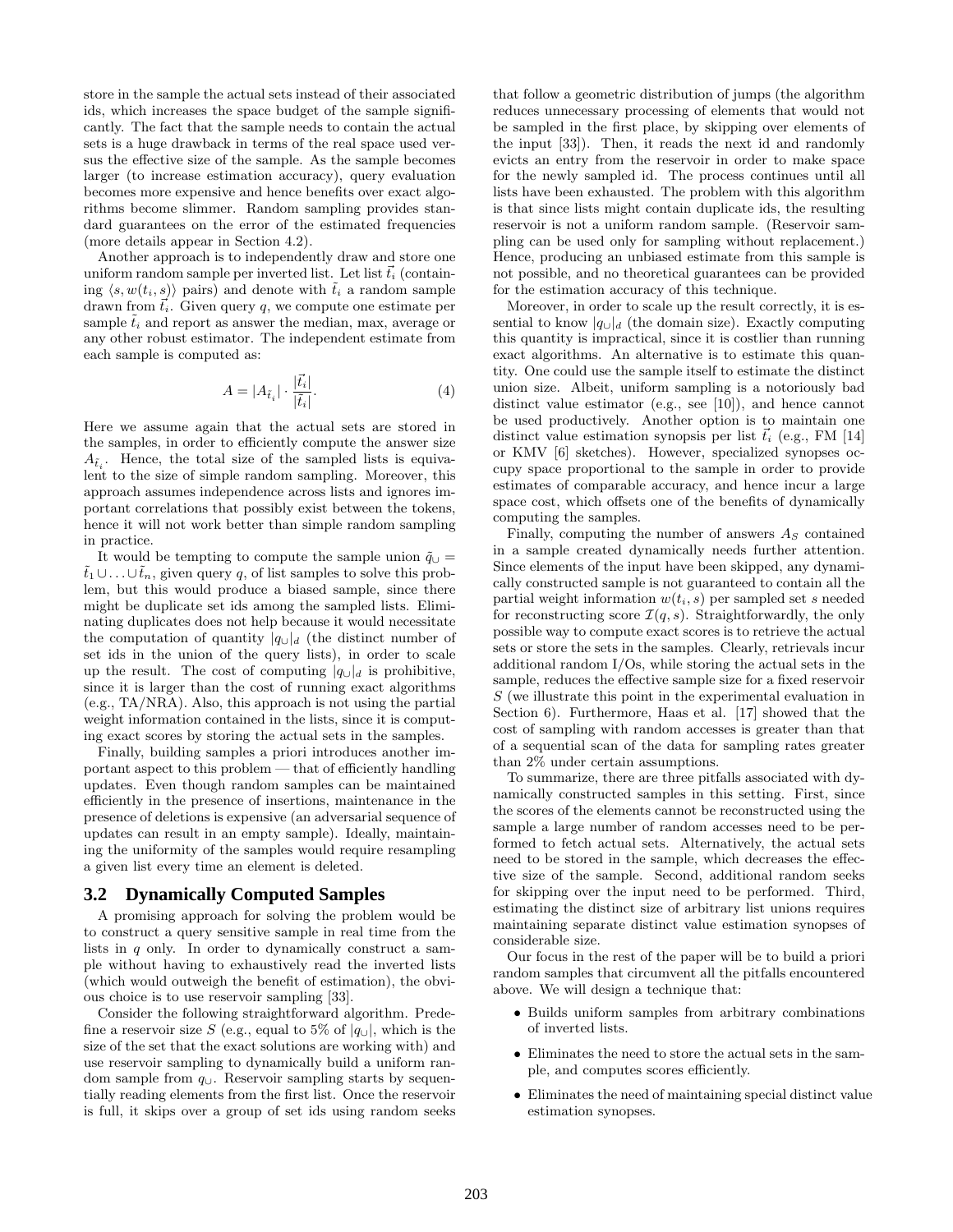- Provides unbiased estimates with small variance, outperforming alternatives.
- Handles updates gracefully, at a minimal cost, which is a departure from existing work on selectivity estimation using sampling.

# **4. HASHED SAMPLES**

## **4.1 Construction, Querying and Updating**

Using one sample for all queries is not robust in terms of space budget used versus effective sample size, as shown in the previous section. Also, since the sample is not focused for the specific query at hand, estimates are expected to have large variance. On the other hand, constructing one sample per list allows us to combine arbitrary list samples into a more focused, query specific sample that is expected to yield results of much lower variance.

Assume that we are given a predetermined space budget S. Clearly, there are two important aspects in utilizing the available budget efficiently when constructing individual samples per list. First, we need to leverage the partial weights contained in the inverted lists correctly in order to avoid storing actual sets in the samples, in contrast to the simple random sampling method. Second, we need to avoid maintaining separate distinct value estimation synopses, since these will further limit the available budget.

The first observation suggests that drawing independent samples from every list is not a viable option. Instead, we need to guarantee that if a set id is sampled in one list, it will be consistently sampled in all other lists that it appears in. Let query  $q = \{t_1, \ldots, t_n\}$ , and let  $\tilde{t}_1, \ldots, \tilde{t}_n$  be precomputed samples of inverted lists  $\vec{t}_1, \ldots, \vec{t}_n$  (where each sample contains pairs  $\langle s, w(t_i, s) \rangle$ . We would like to guarantee that given the union of samples  $\tilde{q}_\cup = \tilde{t}_1 \cup \ldots \cup \tilde{t}_n$ and an arbitrary set id  $s \in \tilde{q}$ <sub>∪</sub>, all relevant partial weights  $w(t_i, s)$  for computing  $\mathcal{I}(q, s)$  are already included in  $\tilde{q} \cup A$ . the same time, it is important to guarantee that  $\tilde{q}_{\cup}$  is a uniform random sample of the lists in  $q$  (for arbitrary  $q$ ), in order to be able to provide unbiased estimates.

This leads to the following observation. We need a property stronger than choosing samples uniformly at random. We need a procedure that picks samples consistently. This can be accomplished as follows: Impose a random permutation on the domain of set ids  $D$ , and choose from every list a consistent subset of the permuted ids. Choose a family of universal hash functions  $H$  and randomly pick a hash function  $h : \mathcal{D} \to \mathcal{P}$  [8]. The values  $h(s_1), \ldots, h(s_{|\mathcal{D}|})$  will appear to be a sequence of i.i.d. samples from the discrete uniform distribution over  $\mathcal{D}$  [1]. The hash function, in an empirical sense that suffices for applications, imposes a random permutation of the elements in D.

We create the random samples as follows. Randomly choose hash function  $h \in \mathcal{H}$ . For simplicity, let hash function  $h$  distribute values in the interval  $[1, 100]$ . Choose a value  $x \in [1, 100]$ , and sample from every list  $\vec{t}_i \in \mathcal{U}$  all set ids s with hash value  $h(s) \leq x$ . Given that the hash function is distributing ids uniformly in interval [1, 100], this approach will approximately result in an  $x\%$  sample of list  $\vec{t}_i$  and, naturally, in an  $x\%$  overall sample of the inverted lists. Given the total size of the inverted lists and budget S, we can deduce a maximum value  $x$  easily, in order to meet our budget. We call this algorithm Hashed Sampling (HS). Algorithm 1: CS (sample construction algorithm).

**Input** : Lists  $t_1, \ldots, t_{|\mathcal{U}|}$ , Hash function  $h \in \mathcal{H} : \mathbb{N} \to [1, 100]$ , Sample size  $x\%$ **Output:** Sampled lists  $\tilde{t}_1, \ldots, \tilde{t}_{|\mathcal{U}|}$ forall  $1 \leq i \leq |\mathcal{U}|$  do forall  $p = \langle s, w(t_i, s) \rangle \in \vec{t}_i \text{ s.t. } h(s) \leq x \textbf{ do}$ Insert p in  $\tilde{t}_i$ end end

|                                                          | 1              | 2                             |             | 3 4 5                   |                |  | m             |  |  |
|----------------------------------------------------------|----------------|-------------------------------|-------------|-------------------------|----------------|--|---------------|--|--|
|                                                          | S <sub>1</sub> |                               |             | $S_2$ $S_3$ $S_4$ $S_5$ |                |  | $s_m$         |  |  |
|                                                          | 1              | 1                             | 1           | $\boldsymbol{0}$        | $\theta$       |  | 1<br>0        |  |  |
| $\begin{matrix} t^1 \ t^2 \ \vdots \ t^n \end{matrix}$   | 0              | $\overline{1}$                | 1           | $\overline{1}$          | $\Omega$       |  | 0             |  |  |
|                                                          |                |                               |             |                         |                |  |               |  |  |
|                                                          | 1              | $\theta$                      | $\theta$    | $\theta$                | $\overline{1}$ |  | 1<br>$^{(1)}$ |  |  |
| $h(s_4) = 1, h(s_m) = 2, \ldots$                         |                |                               |             |                         |                |  |               |  |  |
|                                                          |                | $s_4 \ s_m \ s_1 \ s_2 \ s_9$ |             |                         |                |  | $\sqrt{s_3}$  |  |  |
|                                                          |                |                               |             |                         |                |  |               |  |  |
|                                                          | $\Omega$       |                               | $1 \t1 \t1$ |                         | -1             |  | 1<br>0        |  |  |
|                                                          | 1              |                               | $0 \quad 0$ | $\overline{1}$          | $\overline{1}$ |  | 1<br>1        |  |  |
| $\begin{bmatrix} t_1 \ t_2 \ \vdots \ t_n \end{bmatrix}$ | $\Omega$       | 0                             | $\,$ 1 $\,$ | $\overline{0}$          | -1             |  | 1             |  |  |

Figure 2: Top: The original universe  $\vec{t}_1 \cup \ldots \cup \vec{t}_n$ . Bottom: A random permutation using hash function  $h$ . Any prefix of set ids in the permutation, is equivalent to a uniform random sample from  $t_1 \cup \ldots \cup t_n$ . The extra information within the columns of the matrix, provides only the necessary partial weights for computing the scores.

Denote with  $h_i$  the maximum hash value contained in  $\tilde{t}_i$ . Notice that a given sample  $\tilde{t}_i$  might not necessarily contain a set id with hash value  $x$ . Nevertheless, it is guaranteed by construction that list  $\vec{t}_i$  did not contain any id s s.t.  $h_i$  <  $h(s) \leq x$ , and hence we can safely assume that  $h_i = x = h_m$ for all  $\vec{t}_i$ . Hence, we can construct the sample union  $\tilde{q}_\cup$ directly to be the union of all sampled ids. The procedure appears as Algorithm 1.

We can estimate the selectivity of  $q = \{t_1, \ldots, t_n\}$  as follows. Construct the sample union  $\tilde{q}_{\cup} = \tilde{t}_1 \cup \ldots \cup \tilde{t}_n$ . The estimate from the sample is:

$$
A = |A_{\tilde{q}\cup}| \cdot \frac{|q_{\cup}|_d}{|\tilde{q}_{\cup}|_d}.\tag{5}
$$

By construction of the sampled lists, it is guaranteed that for every sampled id  $s \in \tilde{q}_{\cup}$ , all partial weights  $w(t_i, s)$  in lists  $\vec{t}_1, \ldots, \vec{t}_n$  are present in  $\tilde{q}_\cup$ , and thus the scores  $\mathcal{I}(q, s)$ can be computed directly from the sample. In addition, due to the properties of the random permutation imposed by the hash function,  $\tilde{q}_{\cup}$  is a uniform random sample of the distinct union  $\vec{t}_1 \cup \ldots \cup \vec{t}_n$ . An example is shown in Figure 2. Every prefix of a random permutation of the conceptual binary matrix that represents universe  $D$  and membership of set ids in inverted lists  $\vec{t}_i$ , is a random sample over  $\mathcal{D}$ .

Up to this point, we have constructed a uniform random sample, we can compute the score of all sampled sets with the query, and we know the size of the sample union. The final piece of the puzzle is to estimate the distinct number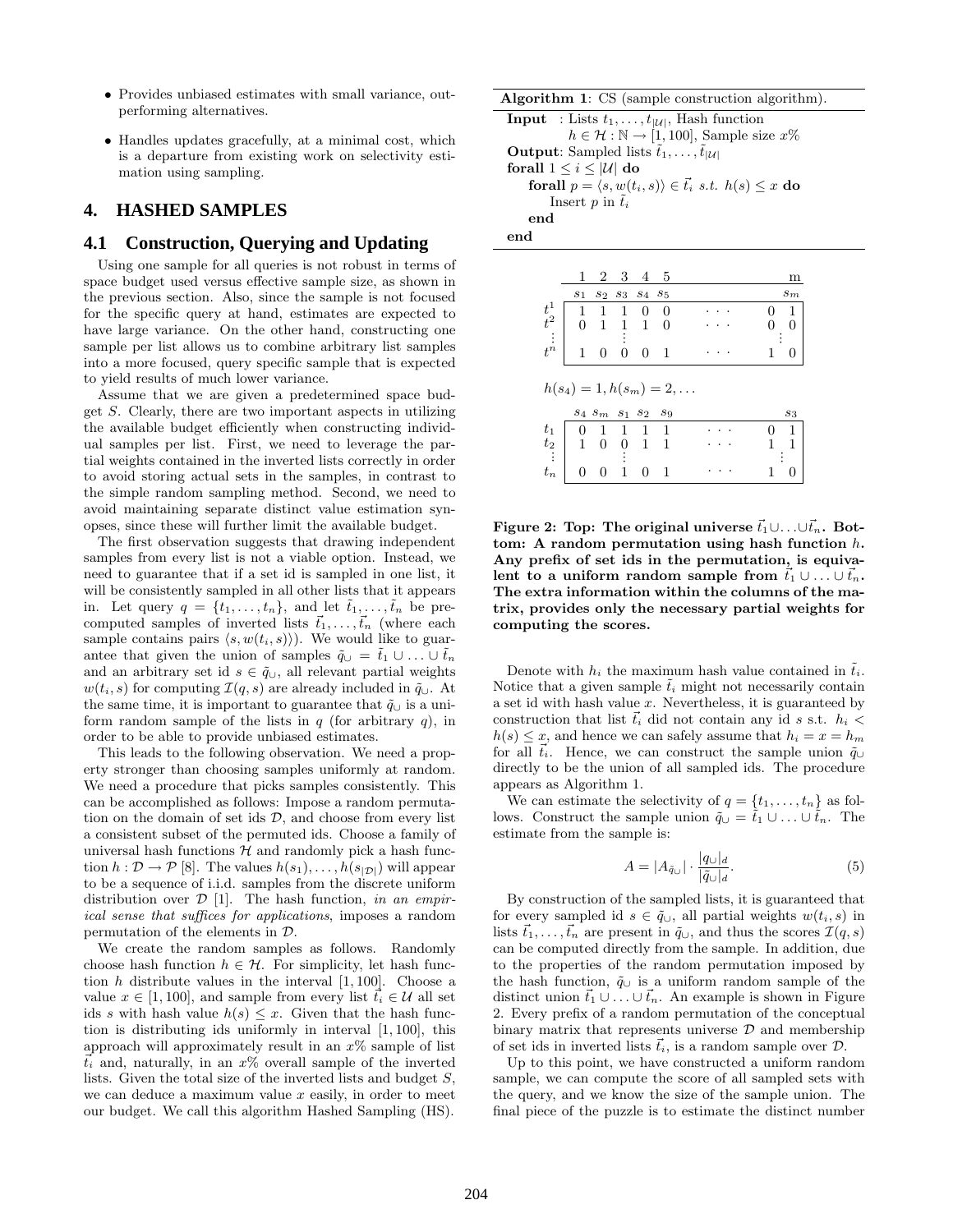Algorithm 2: HS (selectivity estimation algorithm).

**Input** : Query  $q = \{t_1, \ldots, t_n\}$ , Samples  $\tilde{t}_1, \ldots, \tilde{t}_n$ , Threshold  $\tau$ **Output:** Estimated number of sets with  $\mathcal{I}(q, s) \geq \tau$ Let  $A_S = 0, h_m = 0$ Compute  $\tilde{q}_{\cup} = \tilde{t}_1 \cup \ldots \cup \tilde{t}_n$ forall  $s \in \tilde{q}_\cup$  do If  $\mathcal{I}(q, s) \geq \tau$ ,  $A_s = 1$  $h_m = \max(h_m, h(s))$ end  $D = |\mathcal{P}|(|\tilde{q}_{\cup}|_d - 1)/h_m$ Return  $A_S \cdot \frac{D}{|\tilde{q}_\cup|_d}$ 

of set ids  $|q_{\cup}|_d$ , needed for scaling up the sample result. As already mentioned, maintaining separate synopses to this end will consume valuable space budget. The elegance of the consistent sampling algorithm described above is that the list samples themselves can be used for estimating the distinct number of ids in the union of an arbitrary combination of lists with high accuracy and probabilistic error bounds, by using the K-Minimum Values algorithm (KMV) proposed in [6]:

THEOREM 1. ([6]) Given hash function  $h : \mathcal{D} \to \mathcal{P}$ , multiset S and letting  $h_r$  be the r-th smallest hash value in S, the quantity  $D_r = |\mathcal{P}|(r-1)/h_r$  is an unbiased estimate of the distinct number of values in S. Specifically, given  $0 < \delta < 1$ , there exist  $\epsilon$  dependent on r, s.t.  $(1 - \epsilon)|S|_d \leq$  $D_r \leq (1+\epsilon)|S|_d.$ 

Given that our samples contain all existing entries with hash values up to  $h_m$  in lists  $\vec{t}_1, \ldots, \vec{t}_n$ , we can immediately deduce the rank r of  $h_m$  in the sample union  $\tilde{q}_\cup$ , and hence directly estimate the distinct number of ids in  $q_{\cup}$ . The complete HS algorithm appears as Algorithm 2.

Notice that this algorithm needs to scan sample  $\tilde{q}_\cup$  in order to estimate  $|q_{\cup}|_d$ , hence the speed up of this technique is directly proportional to the size of the sample used. For example, a 1% sample will result in approximately 100 times speed up with respect to any exact algorithm that examines a large portion of the inverted lists. Clearly, if we could design exact algorithms that examine only a small portion of the inverted index, selectivity estimation based on sampling would become obsolete. In practice, the fastest known algorithms for TF/IDF examine either 100% of the lists (fast sort merge joins, based on sorting by ids), or more than 70% of the lists on average (variants of NRA, based on sorting by partial weights). More details appear in [18].

Updating the samples is straightforward. For insertions, we hash the new entry and if the hash value is smaller equal to  $x$  we insert it in the sample. The Hashed Sampling algorithm, contrary to all other approaches that we have discussed so far, can also handle deletions gracefully. An entry deleted from a particular list, is simply deleted from the corresponding list sample, if it exists therein.

#### **4.2 Theoretical Guarantees**

Given that the resulting sample union of the random samples for an arbitrary query is always an  $x\%$  sample of the union of the inverted lists of the query, we can give probabilistic error guarantees and space bounds using the VCdimension of the problem [32]:

THEOREM 2. Let  $\epsilon, \delta > 0$ . Any random sample of size  $O(\frac{1}{\epsilon^2} \ln \frac{1}{\epsilon^2 \delta})$  will provide an  $\epsilon$ -approximate answer to the problem of selectivity estimation with probability of failure at most δ.

PROOF. The proof for the space bound of the HS technique is based on the work of Vapnik and Chervonenkis [32]. Some key definitions and concepts are presented next.

DEFINITION 1. ([19]) A range space S is a pair  $(X, R)$ where  $X$  is a set and  $R$  is a set of subsets of  $X$ . Members of  $X$  are called points of  $S$  and members of  $R$  are called ranges of S.

DEFINITION 2. ([19]) Let  $S = (X, R)$  be a range space and  $A \subseteq X$  be a finite set of elements of S. Then  $\Pi_R(A)$ denotes the set of all subsets of A that can be obtained by intersecting A with a range of S, i.e.,  $\Pi_R(A) = \{A \cap r :$  $r \in R$ . If  $\Pi_R(A) = 2^{|A|}$ , then we say that A is shattered by R. The Vapnik-Chervonenkis dimension of S is the smallest integer v such that no  $A \subseteq X$  of cardinality  $v+1$  is shattered by R.

DEFINITION 3. ([19]) Let  $S = (X, R)$  be a range space and  $A \subseteq X$  a finite subset of elements of S. For any  $\epsilon > 0$ and  $V \subseteq A$ , V is an  $\epsilon$ -approximation of A (for R) if for all  $r \in R$ ,  $\left| \frac{|A \cap r|}{|A|} - \frac{|V \cap r|}{|V|} \right| \leq \epsilon$ .

THEOREM 3. ([32]) Let  $S = (X, R)$  be a range space of VC-dimension v,  $A \subseteq X$  be a finite set and  $\epsilon, \delta > 0$ . Then any random sample V of A formed by at least m independent draws from A is an  $\epsilon$ -approximation of A for R with probability at least  $1 - \delta$  for any  $m \ge \frac{16}{\epsilon^2} (v \ln \frac{16v}{\epsilon^2} + \ln \frac{4}{\delta}).$ 

It is very easy to see that a one dimensional range query has VC-dimension equal to 2 [7]. Since selectivity estimation of thresholded set similarity queries is equivalent to a one dimensional range counting query, the space bound fol- $\log S$ .  $\Box$ 

To find the total error of our selectivity estimation technique we also need to take into account the additive error from estimating the numerator of the scaling factor in Equation (5). Hence:

THEOREM 4. Let  $\epsilon, \epsilon', \delta > 0$ . Any random sample of size  $O(\frac{1}{\epsilon^2} \ln \frac{1}{\epsilon^2 \delta})$ , with probability of failure at most  $\delta$ , in the worst case will provide answers within  $(E - \epsilon |q_{\cup}|_d)(1 - \epsilon') \leq$  $\tilde{A} \leq (E + \epsilon |q_{\cup}|_d)(1 + \epsilon')$ , where E is the exact answer size, and  $\tilde{A}$  the final selectivity estimate from HS.

PROOF. Theorem 2 suggests that  $E - \epsilon |q_{\cup}|_d \leq A \leq E +$  $\epsilon |q_{\cup}|_d$ , where E is the exact answer and A the sample estimate. We are further estimating A within  $(1 - \epsilon')A \leq \tilde{A} \leq$  $(1+\epsilon')A$ , where  $\epsilon'$  is the approximation error from Theorem 1. Combining the errors yields:

$$
(E - \epsilon |q_{\cup}|_d)(1 - \epsilon') \le \tilde{A} \le (E + \epsilon |q_{\cup}|_d)(1 + \epsilon'). \tag{6}
$$

It is important to notice here that estimation accuracy depends on two errors: that of estimating the frequency of query answers from the sample, and that of the K-Minimum distinct values estimation for scaling the results. Given any sample size  $|S|$ , from Theorem 1 and Theorem 2 we can

 $\Box$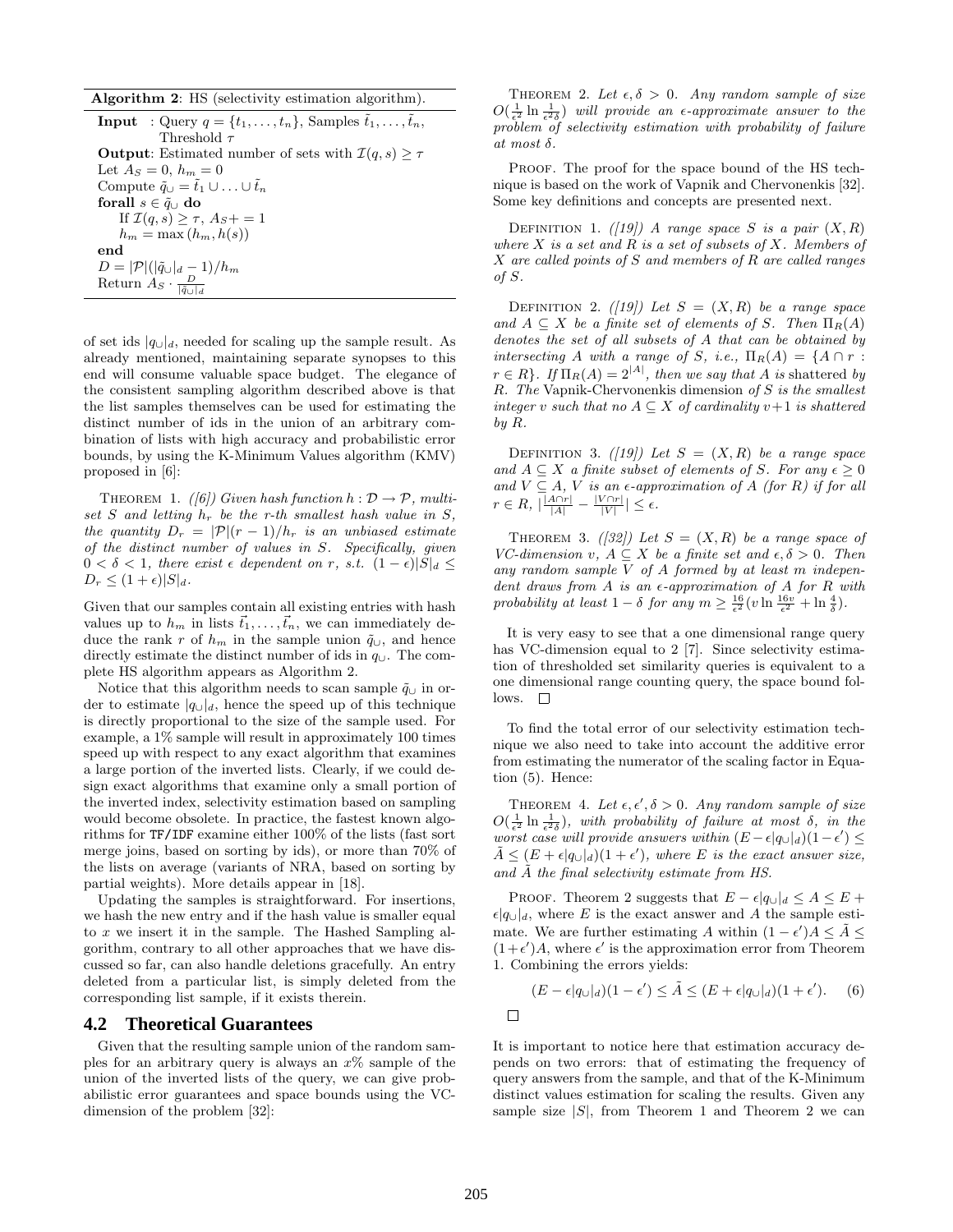deduce that  $\epsilon' \ll \epsilon$ . Hence, as the size of the sample increases the error introduced by the distinct value estimation becomes exceedingly smaller than the error of frequency estimation.

Notice that the size of the sample for providing  $\epsilon$ ,  $\delta$  guarantees for frequency estimation is not dependent on the size of the input. In practice, due to large hidden constants, sufficient sample sizes for accurate estimation will be much smaller than the ones suggested by the worst case bound given by the exact form of Theorem 2. Straightforwardly, as dataset sizes increase, the fact that the upper bound is constant is a very interesting result in sampling theory in itself. For example, a 5 million entries sample is the largest needed for providing  $\epsilon = \delta = 0.01$  guarantees, irrespective of the input size. Hence, the theoretical bound with respect to the frequency estimation error makes sense in practice for dataset sizes of more than 100 million sets in this case, but our experiments show that even much smaller samples provide good accuracy in practice. On the other hand, the additive error due the estimation accuracy of the distinct value estimator always depends on the size of the sample used with respect to the size of the input.

It is interesting to note here that in theory and practice HS will work well irrespective of the underlying dataset distribution at hand, since it is a sampling based technique on what appears to always be a uniform distribution to the HS algorithm (the uniformity imposed by the hash function). We do not expect any bad or limit cases to appear in practice, if a good hash function is used (universal hash functions or a good heuristics), a fact attested by our empirical evaluation on three different datasets.

#### **4.3 Improving accuracy**

So far, we have not taken into account the semantic properties of the TF/IDF similarity for building the inverted list samples. By definition of idf, lists with small idfs have a very large size while lists with large idfs have small size. By taking a fixed  $x\%$  sample of every list, we are allocating a much larger absolute space budget to low idf lists, since those lists are much larger. Low idf tokens result, on average, to small partial weights  $w(t_i, s)$  and hence have low potency in the overall score. Hence, intuitively it appears that it would make sense to use stratification to divide our sample space into high and low idf tokens in order to capture a larger percentage of potent partial weights. The problem with stratification of inverted lists lies in computing a final estimate from the sample. Assume that we sample  $z\%$  of high idf lists, and  $y\%$  of low idf lists  $(z > y)$ . First, we count the number of answers that exceed the threshold by using only the high idf lists. We scale up this result using the z sample. Then, we compute the number of answers that exceed the threshold by using at least one low idf list. We scale up this answer using the  $y$  sample. Finally, we add up the results. The drawback of this method is that it assumes uniformity of answers coming from solely high and solely low idf lists, which might not be true in general for all queries. Indeed, stratification did not yield any accuracy improvements in our empirical evaluation.

Another technique for improving sampling accuracy is post-stratification. Define a lattice structure that has, conceptually, one node for every combination of lists in query q, for a total of  $2^n$  nodes (see Figure 3). Assign to every node in the lattice the set ids in  $\tilde{q}$ <sub>∪</sub> that, first, exceed the



Figure 3: Post-stratification lattice for a query with four tokens. The worst case maximum instantiated lattice size will be  $A_S \le |\tilde{q}_\cup|$ .

query threshold and, second, have partial weights coming only from the lists corresponding to that node. Hence, nodes have mutually disjoint sets of ids, and the worst case maximum size of the instantiated lattice is at most  $A_S \le |\tilde{q}_\cup|$ nodes. Now consider the following procedure for scaling up the results from the sample. For every node, compute a node specific scale up factor which is calculated by taking into account only the lists that correspond to that node. Computing the scale up factor follows exactly the same reasoning as the one in HS. Compute as the final estimate the sum of the contributions from all nodes. The reasoning behind post-stratification is that as the number of instantiated lattice nodes increases, each node provides an independent estimate for a smaller subset of the space. Notice that a very small number of lattice nodes will be instantiated in practice. In order for a given set to exceed the threshold, it has to appear in at least a certain number of lists. Our experimental evaluation suggests that in practice very few queries result in a lattice with more than 4 nodes. To conclude, post-stratification does not hurt performance, and it can potentially provide some benefit for certain distributions of elements among lists, hence it should always be used. For our test data, post-stratification resulted in marginal benefits.

# **4.4 Improving performance**

Given that low idf lists on average contain a large number of sets and at the same time they do not contribute significantly to the overall score, we can exclude such lists from processing, in order to improve performance. A principled way of choosing which lists to exclude appeared in [18], and we briefly repeat it here. Let query q with length  $len(q)$ , consisting of *n* tokens with idfs  $\text{idf}(t_1) \geq \text{idf}(t_2) \geq \ldots \geq \text{idf}(t_n)$ (i.e., we sort tokens in decreasing idf order). Assume also that every list is sorted by decreasing partial weight, and let tf universally equal 1 for all list entries for simplicity. It is not hard to see that in order for a set s contained in list  $\vec{t}_i$ to exceed threshold  $\tau$ , provided that s does not appear in any list  $\vec{t}_j, j \leq i$ , it must have length ([18]):

$$
len(s) \leq \lambda_i = \frac{\tau}{len(q)} \sum_{i}^{n} \text{idf}(t_i). \tag{7}
$$

Thus, if the top element of  $\vec{t}_i$  has weight  $w < w_{\lambda_i}$ , we can avoid processing the elements of this list. Our experimental evaluation shows that this optimization yields tremendous performance benefits in practice, without affecting estimation accuracy.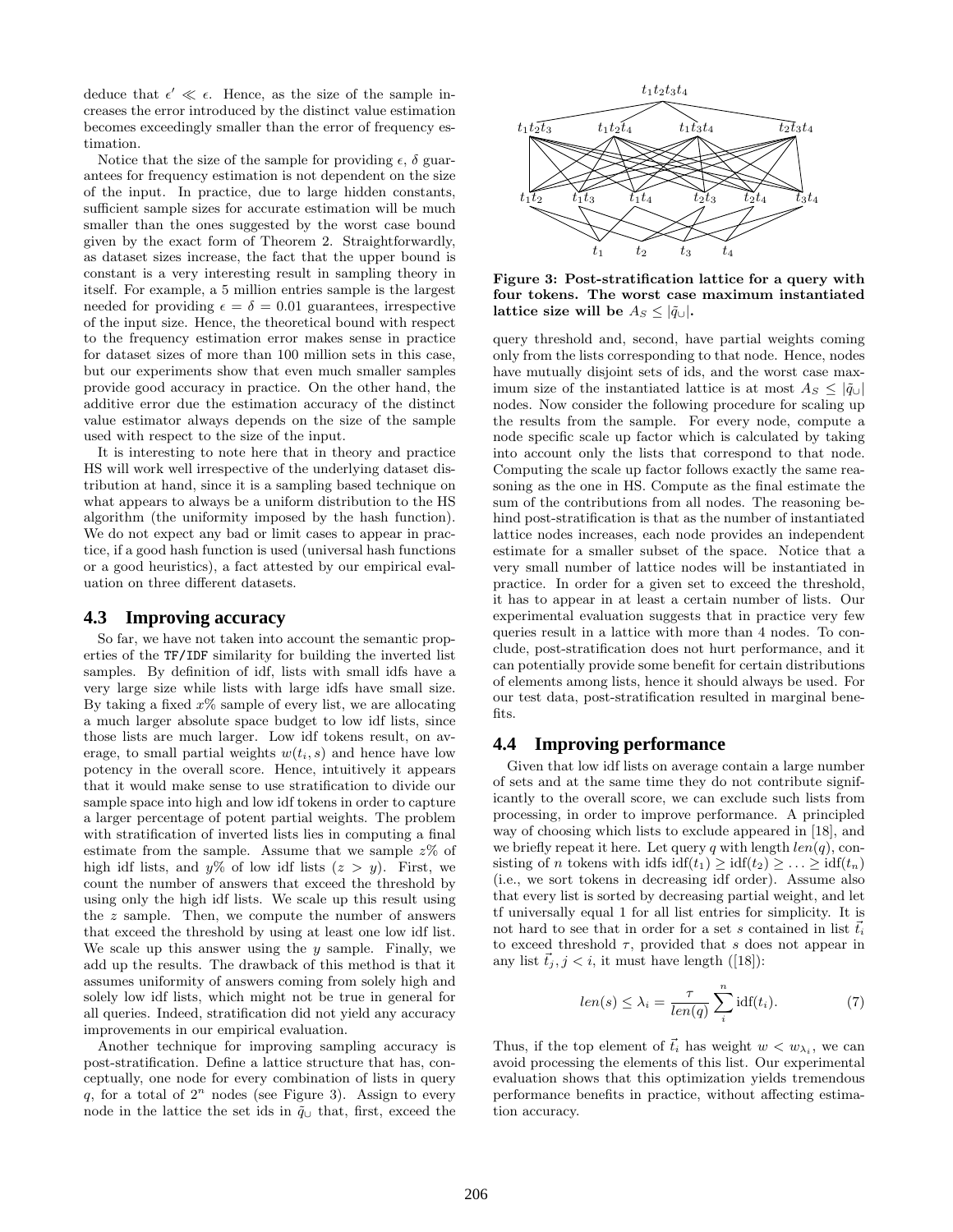# **5. COMPARISON OF ALTERNATIVES**

We have considered four main alternatives in the preceding analysis. Here we concisely compare those alternatives.

The first approach considered is simple uniform random sampling over the whole dataset. This approach gives theoretical guarantees on estimation accuracy (see Theorem 2), but the estimator cannot handle updates and limits the available space budget for storing samples in order to store the actual sets needed for score computation (the space needed per sample is not constant and depends on the average size of sets for a given application). In addition, given that the sample is constructed over the whole dataset and not over query specific only samples, it will yield estimates of very large variance.

The second approach discussed is to draw independent samples from each inverted list, and use only query specific list samples for selectivity estimation. Performance wise this method will be equivalent to exact evaluation since in order to scale up the sample estimate it needs to compute the distinct number of ids in the query lists, which requires a complete scan of the lists. Hence, this method is not competitive. Alternatively, we could use distinct value estimation synopsis in addition to the list samples in order to avoid scanning the inverted lists, but the proposed HS method subsumes this approach by building a combined sample/distinct value estimation synopsis per list.

The third technique discussed is to build query samples dynamically using reservoir sampling. This method does not provide any theoretical guarantees since the resulting sample is biased due to the presence of duplicates. It also requires storing distinct value estimation synopsis in addition to building the samples, and hence, is subsumed by HS.

HS provides concise theoretical guarantees on the size of the sample needed to achieve a given estimation error. It is the only approach that can support insertions and deletions. It builds specialized list samples that can be used both for producing a uniform random sample of the query lists on the fly, and for distinct value estimation. Resulting samples have small variance since they are built over query specific samples only. It utilizes the partial weight information contained in the sampled lists to compute scores, and hence does not need to store the actual sets in the sample. Thus, HS consumes smaller space per sample than simple random sampling (constant space in contrast to simple random sampling), and hence, for the same allotted budget  $|S|$ it has better estimation accuracy (smaller  $\epsilon$ ).

# **6. EXPERIMENTS**

First, we show that the straightforward solutions do not work at all in practice. Then, we contact a comprehensive empirical evaluation of the HS algorithm, on real datsets.

# **6.1 Setup**

For our evaluation we use three real datasets; the DBLP citation database [24], the IMDB movie database [20], and the YellowPages listings [3]. More specifically, we use the Author/Paper association table from DBLP that contains approximately 2,500,000 pairs, the Actor/Movie association table from IMDB that contains approximately 7,000,000 pairs, and the Business Listing table from YellowPages that is significantly larger than IMDB (details are proprietary and



Figure 4: Space differential between id and string samples for DBLP dataset.

cannot be disclosed). We decompose strings into sets of 3 grams and computed similarities using the popular TF/IDF score function. The average author and actor set size for DBLP and IMDB is 15. First, we build one inverted list per 3-gram on secondary storage. Then, we construct the corresponding list samples, according to a pre-defined space budget. We experiment with space budgets corresponding to 1%, 5%, and 10% of the total size of the inverted lists. We use the heuristic SHA1 hash function to create the samples in practice. All experiments are run on a four dual core Intel(R)  $Xeon(R)$  CPU 2.66 GHz, with 16 GB of main memory. We implement all algorithms in C++.

We draw queries from the actual data uniformly at random. Each query set contains 100 queries with a certain number of answers for a certain similarity threshold. More specifically, we choose queries that have between 100 to 200, 200 to 300, and 300 to 400 answers, for similarity thresholds equal to 0.4, 0.6 and 0.8; this results in a total of 9 query sets. We avoid queries with a smaller number of answers, since for numbers of small magnitude average relative errors are not meaningful from a practical point of view (e.g., an estimated answer of 2 versus an exact answer of 1, yields 50% error).

We evaluate the proposed algorithms in terms of estimation accuracy (average relative errors with respect to the exact answers), and wall-clock time (CPU and I/O cost). We perform post-stratification for all algorithms. As a baseline comparison we use the optimized TA/NRA exact evaluation algorithms for the TF/IDF measure, proposed in [18]. We expect the speed up of HS to be proportional to the sample size, irrespective of the algorithm used, since the selectivity estimators simply need to scan the whole sample (usually small enough to be prefetched or buffered in main memory), while the exact algorithms need to read a large portion of the disk resident inverted lists. We test all algorithms for varying thresholds, query answer sizes, and available budget. In all of our experiments we average results over 100 queries and 4 independent runs per algorithm.

#### **6.2 Straightforward solutions**

In what follows we show results for the DBLP dataset. Results for IMDB and YellowPages followed the same trends overall. Furthermore, the default experimental parameters are 5% budget (with respect to the total size of the inverted index), 100 to 200 answers per query for a 0.4 threshold.

First, we show that storing the actual strings, instead of 8 byte string id/partial weight pairs in the samples reduces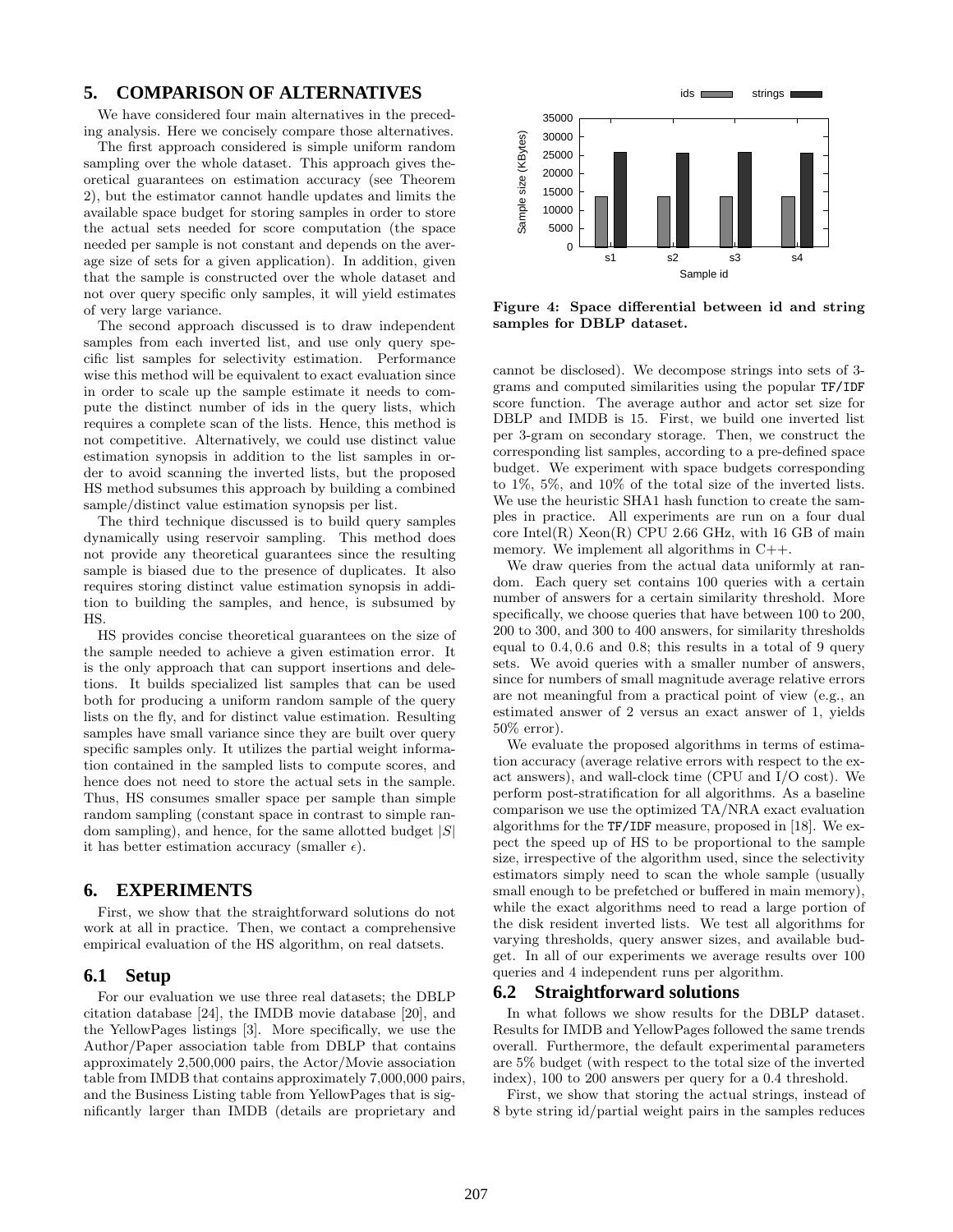

Figure 5: Accuracy of the dynamic reservoir sampling algorithm.



Figure 7: Accuracy of the HS algorithm as a function of available budget.

the effective size of the sample by almost 50%. We created 4 independent 5% samples of string ids, computed the size of the resulting samples, then replaced each id with the corresponding string and measured the increase in size. Figure 4 shows that the size of the string sample was consistently 1.85 times larger than the size of the ids sample. This directly implies that simple random sampling cannot compare to HS, since for the same available space budget HS will be able to store almost twice as many samples than random sampling. For completeness, we evaluated the performance of the naive sampling approach. This technique yields consistently larger than 40% errors in all cases, since it does not build query specific samples.

We evaluate the cost and accuracy of the Reservoir Sampling technique discussed in Section 3.2. Recall that reservoir sampling will inadvertently create a biased sample. Hence, we do not expect estimates of high accuracy. At the same time, since any dynamic sampling technique has to retrieve the actual strings from storage, runtime performance will suffer since a large number of random I/Os will need to be performed. Figures 5 and 6 show the accuracy and the runtime cost of reservoir sampling with reservoir sizes equal to 1%, 5% and 10% of the total size of the relevant inverted lists for a given query. Clearly, this technique yields inaccurate estimates, and has an extremely high processing cost. As a baseline comparison, we plot the runtime cost of producing exact answers using the fast NRA algorithm [18] on the same plot (notice that the x-axis is not relevant for this algorithm). The runtime plot is in log scale.



Figure 6: Runtime cost of the dynamic reservoir sampling algorithm.



Figure 8: Runtime cost of the HS algorithm as a function of available budget.

# **6.3 Hashed Sampling**

In the rest, we evaluate the HS algorithm only, since it is the only viable solution. Figures 7 and 8 plot accuracy and cost as a function of space budget. In the same graphs we superimpose the cost of producing exact answers using the fast NRA algorithm. As expected, the runtime cost of HS increases as the sample size increases, but is up to two orders of magnitude faster than NRA. We also run the TA algorithm for completeness; it's runtime was six times slower than NRA on average, due to the increased number of random accesses performed. HS achieves very high quality answers for small sample sizes. A 5% sample of the inverted lists of the DBLP dataset consumes a total of 20MB. One can maintain this sample in main memory for faster processing. The runtime of main memory resident HS is plotted as HS-MR in the same figure. Clearly, the disk and the operating system do a great job in pre-fetching and buffering the sample, hence we observe a very small benefit in practice. In this figure we also show the 5th and 95th percentiles of relative errors (as error bars in the graph), as an indication of the variance of the proposed algorithm. As the budget size increases, the variance decreases proportionately.

Figures 9 and 10 plot accuracy and runtime performance of the same algorithms, as a function of varying query thresholds. The accuracy of HS deteriorates somewhat for increased thresholds, but remains consistently below 17%. We also see an interesting trend here with regard to runtime performance. The cost of running the algorithms drops sharply as thresholds increase, which is expected since larger thresh-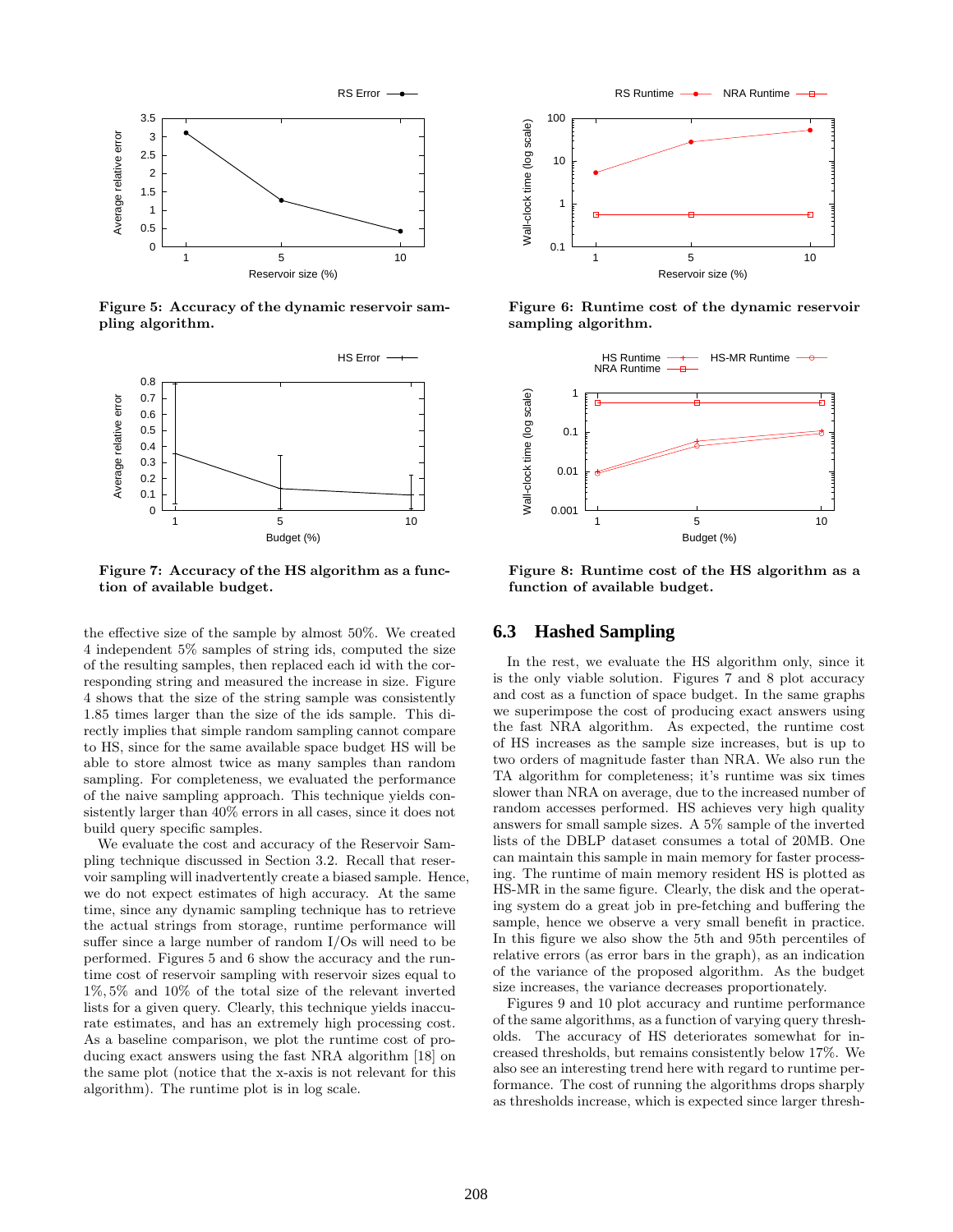

Figure 13: Comparison between HS with and without lattice based post-stratification.

olds imply fewer potential candidates exceeding the threshold, and faster termination of the algorithms. HS is up to two orders of magnitude faster than NRA.

Figures 11 and 12 plot accuracy and runtime performance of HS as a function of query answer size. We can see that the error drops sharply as the answer size increases. Straightforwardly, any selectivity estimation algorithm should be able to more accurately estimate queries of low selectivity. Moreover, the runtime cost of HS remains constant, which is expected since it is dominated by the cost of computing  $|q∪|_d$  (which requires reading the whole sample). The cost of NRA slightly increases with increasing number of answers since first, a larger number of list elements need to be accessed as the query becomes less selective and second, maintaining the candidate set becomes more expensive.

#### **6.4 Improving accuracy**

Next, we evaluate the benefits of using the lattice based post-stratification algorithm, with respect to estimation accuracy. We profiled all strings in the DBLP dataset with respect to the number of nodes they instantiate during poststratification. Overwhelmingly, in practice queries instantiate less than 5 lattice nodes. Out of 700,000 queries, only 132 queries with answer size between 100 and 200 strings for threshold 0.4, had more than 4 lattice nodes. We constructed a special query set out of those 132 queries in order to exemplify the potential benefits of post-stratification. Results with (HS) and without (HS-NL) post stratification as a function of budget space, are shown in Figure 13. Poststratification had only a marginally positive effect on accuracy. We observed exactly the same trends for the IMDB and YellowPages data.

The next experiment evaluates the benefits of using high and low idf list stratification. First, we need to decide an idf cutoff threshold between high and low idf lists. Figure 14 plots the cumulative size of lists up to a certain idf. We can see that lists with idf smaller than 8 add up to almost 50% of the total inverted lists size. By sampling those lists at a 3% rate, we are able to sample high idf lists at a 9% rate, for an overall 5% sample. Figure 15 shows the results of stratification. We can see that in our setting, using the semantics of idf to perform stratification is counter-productive, yielding 80% errors. We profiled a large number of queries for the DBLP dataset that yield between 100 and 200 answers using a 0.4 threshold, and deduced that on average 64% of the tokens of a given query had idf smaller than 8. Thus,

most queries have to use the relatively small low idf sample. Exactly the same trends are observed in the IMDB and YellowPages corpora.

# **6.5 Improving performance**

Next we evaluate the performance benefits of excluding low idf lists from processing, as well as impact on accuracy. The results are shown in Figures 16 and 17, where HS-LI denotes the version of the algorithm that processes the low idf lists normally. We superimpose on the graph the performance of the NRA-LI algorithm (i.e., without the low idf optimization). We can see that the low idf optimization yields significant performance benefits, without hurting accuracy. This graph also exemplifies our claim that the performance of the selectivity estimation techniques is mainly dependent on the size of the sample. Notice that as the size of the sample increases, the runtime cost of the HS-LI algorithm increases (due to the large size of the low idf sampled lists that have to be processed).

The last experiment (Figures 18 and 19) tests the distinct value estimation accuracy of the KMV synopsis. For these results we run the HS algorithm once more, but this time we compute the exact number of distinct set ids contained in the inverted lists of each query, before scaling up the answers (HS-NE). We can see that the distinct value estimation does not hurt accuracy, yielding almost identical answers. This verifies our intuition that the error rate of KMV is dominated by the error rate of frequency estimation using the sample, as the size of the sample increases. We also show the overwhelming cost of having to scan the inverted lists in order to compute the exact number of distinct ids in the inverted lists of the query (in log scale).

# **7. RELATED WORK**

The problem of selectivity estimation has been studied extensively in the context of query optimization. The main approaches utilize either random sampling or histograms. Histograms are discussed in [27]. Histograms work well for numerical attributes. One could use value-range histograms in our setting, by sorting strings lexicographically. However, this would not produce good estimates, since lexicographical proximity could be small even if TF/IDF (or edit distance) similarity is large. A survey of existing work on random sampling appears in  $[26]$ . Haas and König  $[17]$  and Chaudhuri et al [11] were the first to address sampling efficiency with respect to random accesses for retrieving the actual data. Our approach is inspired by the same problem, but in our solution we make efficient use of available index structures to build specialized samples that eliminate the need to access the data.

Selectivity of approximate string matching queries has been addressed in the past. Jin and Li [22] propose selectivity estimation techniques for the edit distance function based on clustering and histograms. Their approach can be extended, with some limitations, to other distance functions as well, but dynamically maintaining the estimator is expensive and results in deterioration of estimation accuracy over time, especially if the cluster of strings begins to shift over time. Sahinalp et al. [28] use a two step approach that also uses clustering of strings within a certain edit distance. In the first step, clusters not relevant to the query are pruned. In the second step the remaining can-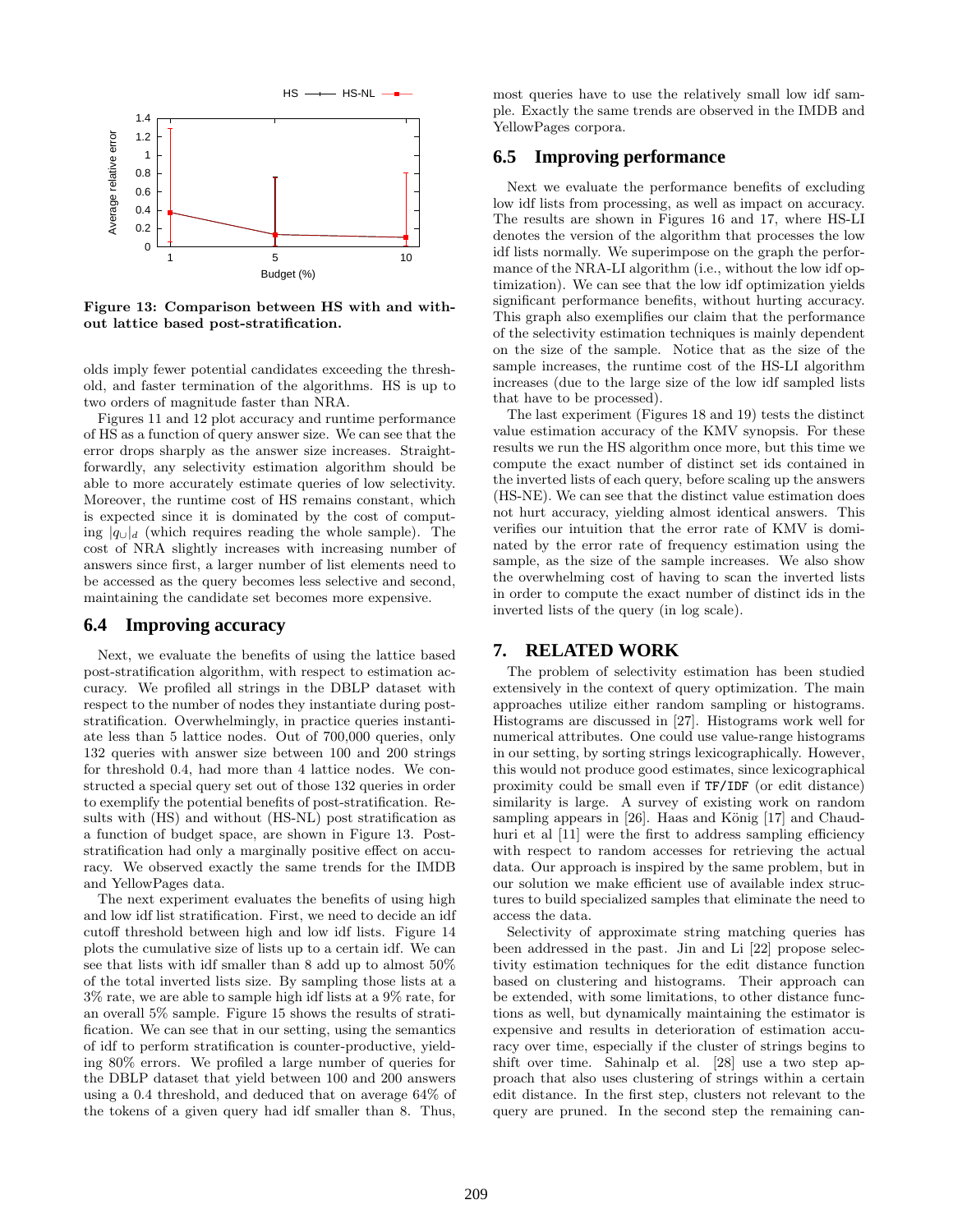

Figure 9: Accuracy of the HS algorithm as a function of query thresholds.



Figure 11: Accuracy of the HS algorithm as a function of query answer size.



Figure 14: Cumulative number of entries contained in lists of tokens below a certain idf.

didate strings are scanned and the exact edit distances are computed. The pruning technique works well only if the database contains a large number of small string neighborhoods. An improved estimator, specifically for edit distance, appears in [25], where the authors use q-gram signatures as a compact representation of the dataset. A different approach, based on wildcards, is presented in [23] for estimating selectivity of approximate string matching with low edit distance.

Guha et al [16] propose a sampling based technique for selectivity estimation of join queries under TF/IDF cosine similarity. This technique constructs samples of the conceptual binary matrix corresponding to the inverted lists of a given relation, similarly to our setting (see Figure 2).



Figure 10: Runtime cost of the HS algorithm as a function of query thresholds.



Figure 12: Runtime cost of the HS algorithm as a function of query answer size.



Figure 15: Effects of using stratification across high and low idf lists.

Then, it estimates the selectivity of the join by using the product of the sample matrices corresponding to the joined relations. In this work, efficiency was not a concern; rather the sampling methodology was discussed. Our work concentrates on ways of constructing consistent samples that enable very efficient estimation using the information contained in the inverted lists. Our approach is faced with a different set of problems as well. For example, leveraging the partial weight information in the inverted lists, and performing distinct value estimation to scale up the results. Our estimators can be used for joins in vein similar to [16]. In general, using sampling to estimate join results does not always resulting in accurate estimates. Nevertheless, it is an interesting open problem whether our hashing based samples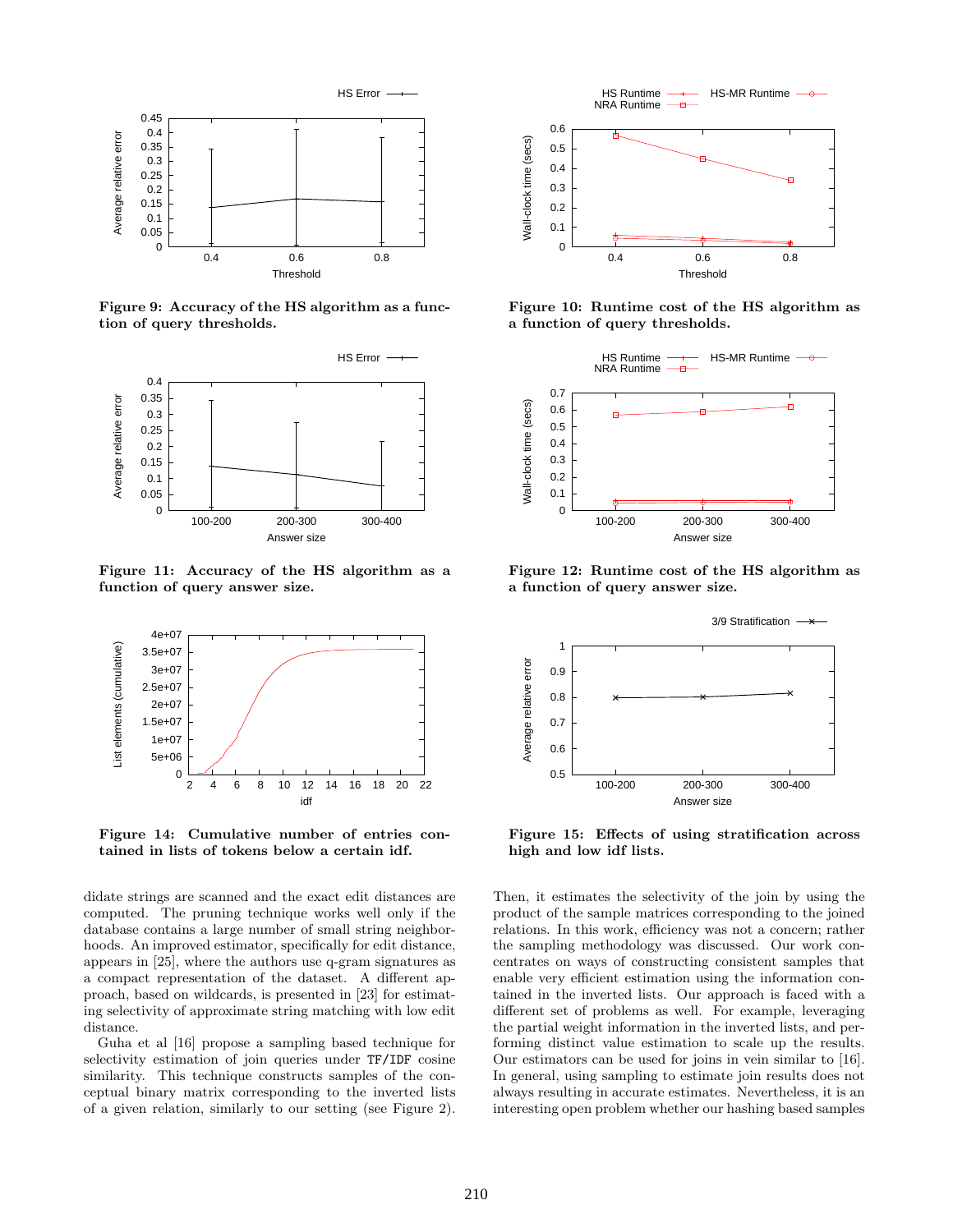

Figure 16: Effect of low idf lists on accuracy.



Figure 18: Distinct value estimation impact on overall accuracy.

provide some advantages over the straightforward sampling techniques presented in [16].

Another approach for selectivity estimation of TF/IDF based approximate string matching appears in [31]. The authors propose estimating various statistical properties of the dataset that can be used in order to eventually estimate selectivity. This approach cannot support updates, does not provide any guarantees, and in practice, it achieves close to 40% errors and hence cannot compete with HS.

Another related problem is that of substring selectivity, or estimating the number of database strings that have a given query string as a substring. Quite a few techniques have been proposed for this problem [21, 12], but they cannot be used for providing estimates for selectivity on approximate string matching queries on any distance measure.

## **8. CONCLUSION**

We explore sampling techniques for selectivity estimation of set similarity queries using traditional weighted similarity measures, like TF/IDF. We show that straightforward approaches will not work better then exact solutions in practice, or will result in biased samples of very low accuracy. We propose a novel algorithm based on consistent sampling through hashing, that results in answers of very high quality. We also show experimentally that our approach works very well for a large range of real datasets. As future work, we plan to investigate if our techniques can be applied to other similarity measures, like HMM and Jaccard.



Figure 17: Effect of low idf lists on runtime cost.



Figure 19: Distinct value estimation impact on runtime cost.

# **9. REFERENCES**

- [1] N. Alon, M. Dietzfelbinger, P. B. Miltersen, E. Petrank, and G. Tardos. Linear hash functions. Journal of the ACM (JACM), 46(5):667–683, 1999.
- [2] A. Arasu, V. Ganti, and R. Kaushik. Efficient exact set-similarity joins. In Proc. of Very Large Data Bases  $(VLDB)$ , pages 918–929, 2006.
- [3] AT&T Inc. Business listings from YellowPages.com. proprietary.
- [4] R. Baeza-Yates and B. Ribeiro-Neto. Modern Information Retrieval. Addison Wesley, May 1999.
- [5] R. A. Baeza-Yates and G. Navarro. Faster approximate string matching. Algorithmica, 23(2):127–158, 1999.
- [6] K. Beyer, P. J. Haas, B. Reinwald, Y. Sismanis, and R. Gemulla. On synopses for distinct-value estimation under multiset operations. In Proc. of ACM Management of Data (SIGMOD), pages 199–210, 2007.
- [7] A. Blumer, A. Ehrenfeucht, D. Haussler, and M. K. Warmuth. Learnability and the vapnik-chervonenkis dimension. Journal of the ACM (JACM), 36(4):929–965, 1989.
- [8] J. L. Carter and M. N. Wegman. Universal classes of hash functions. Journal of Computer and System Sciences, 18(2):143–154, 1979.
- [9] A. Chandel, O. Hassanzadeh, N. Koudas, M. Sadoghi, and D. Srivastava. Benchmarking declarative approximate selection predicates. In Proc. of ACM